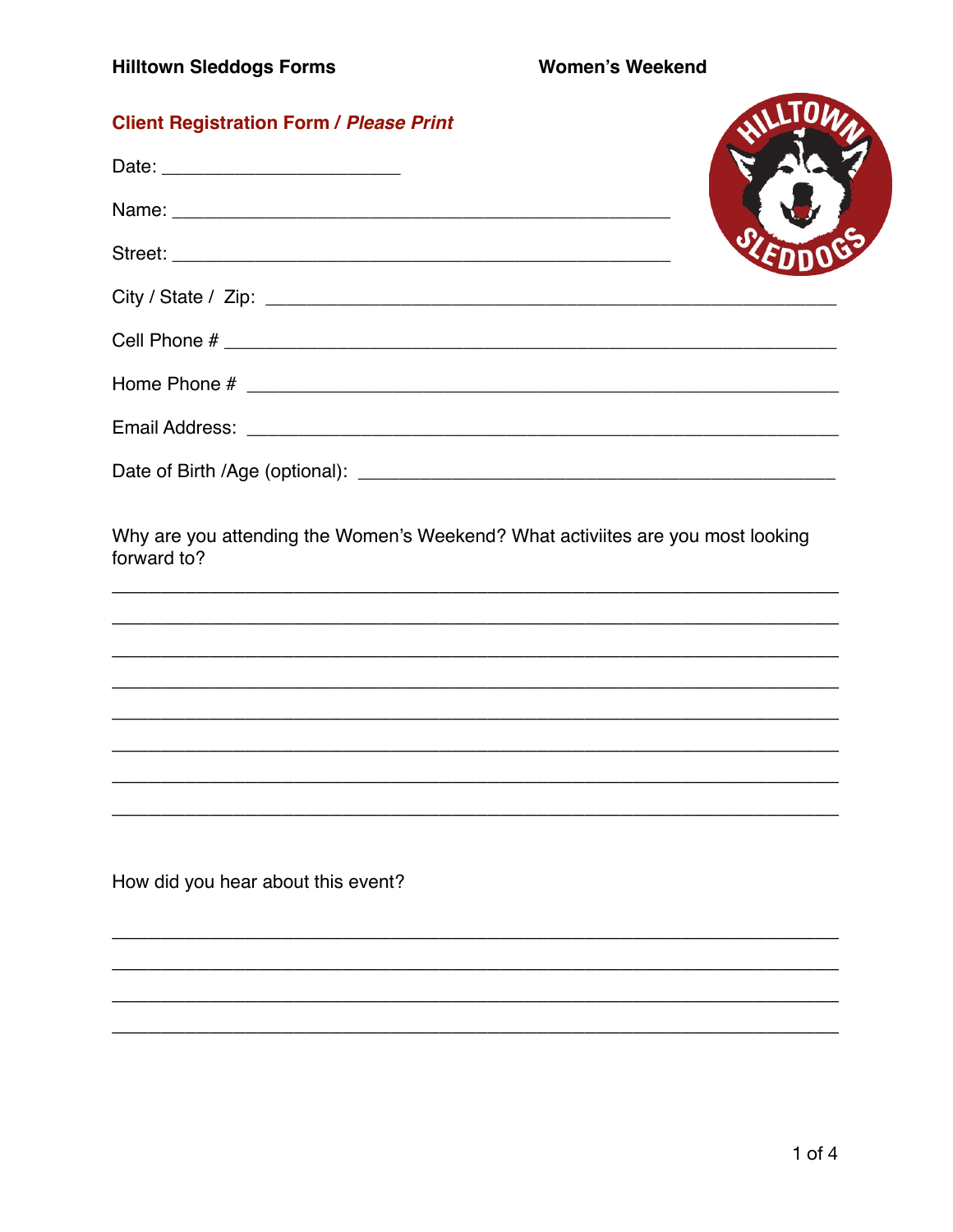# **Medical Information Form / Please Print**

**Clients Full Name** 



Please disclose any allergies or medical information including food allergies, gluten free. Please let us kow of any specific dietary needs vegetarian or vegan:

List any medical conditons including anixiety / fears / phobias / etc. that we should know about:

Comments: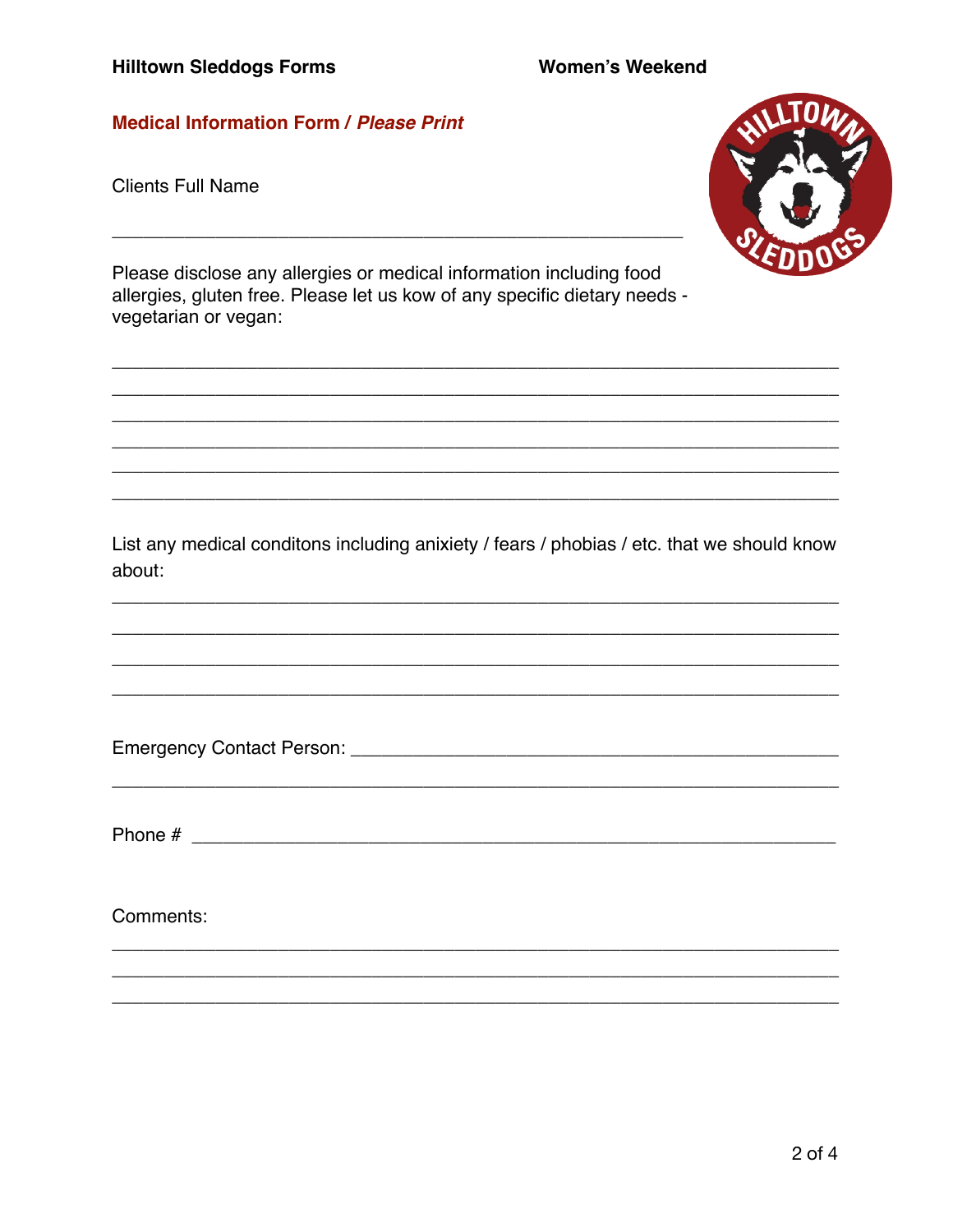## **Waiver Form /** *Please Print & Sign Below*

#### **Agreements of Release and Indemnity**

You are required to read the following information carefully and make sure that you understand it fully, then sign this waiver before participating in this Women's Weekend.



I agree as follows:

I \_\_\_\_\_\_\_\_\_\_\_\_\_\_\_\_\_\_\_\_\_\_\_\_\_\_\_\_\_\_\_\_ assume all financial responsibility for any injury in any way related to the this Women's Weekend and associated activities. I agree to hold harmless Hilltown Sleddogs / Marla Brodsky / and its personnel assisting in activities ("Released Parties") from any and all claims, by whomever they may be brought, and including claims of negligence, which are in any way connected with my participation in associated activities.

I hearby grant permission for Hilltown Sleddogs / Marla Brodsky / and it's personnel for emergency treatment by a rescuse squad, private phsician, and / or hospital or emergency health care facility staff, if needed.

I HAVE READ HIS DOCUMENT CAREFULLY, AND UNDERSTAND THAT BY SIGNING IT I SURRENDER CERTAIN RIGHTS FOR MYSELF AS A PARTICIPANT.

| <b>Please Print</b>                                                                                                                                                                                                            |           |  |
|--------------------------------------------------------------------------------------------------------------------------------------------------------------------------------------------------------------------------------|-----------|--|
| Full Name: Name: Name and South Allen Manual Accounts and Allen Manual Accounts and Accounts and Accounts and Accounts and Accounts and Accounts and Accounts and Accounts and Accounts and Accounts and Accounts and Accounts |           |  |
|                                                                                                                                                                                                                                |           |  |
|                                                                                                                                                                                                                                |           |  |
|                                                                                                                                                                                                                                | Signature |  |

\_\_\_\_\_\_\_\_\_\_\_\_\_\_\_\_\_\_\_\_\_\_\_\_\_\_\_\_\_\_\_\_\_\_\_\_\_\_\_\_\_\_\_\_\_\_\_\_\_\_\_\_\_\_\_\_\_\_\_\_\_\_\_\_\_\_\_\_\_\_ Date